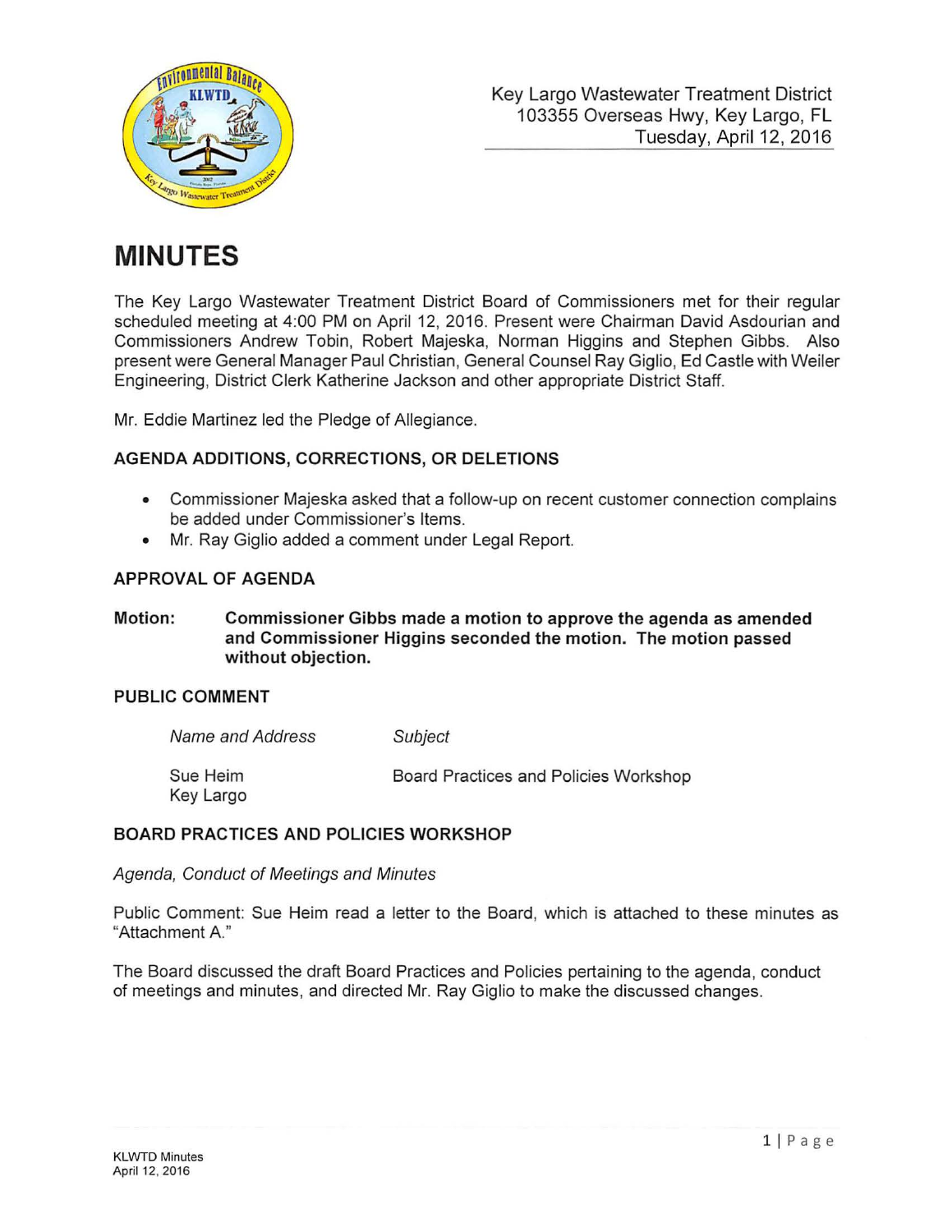#### APPROVAL OF MINUTES FROM PREVIOUS MEETINGS

#### Minutes of April 5, 2016

#### Motion: Commissioner Gibbs made a motion to approve the Minutes of April 5, 2016, Commissioner Higgins seconded the motion.

#### Vote on Motion

| Commissioner Gibbs-          | Aye |
|------------------------------|-----|
| Commissioner Higgins –       | Aye |
| Commissioner Majeska –       | Aye |
| Commissioner Tobin -         | Aye |
| Chairman Asdourian –         | Aye |
| <b>Motion Passed: 5 to 0</b> |     |

#### CONSTRUCTION REPORT

Keys Contracting Services Change Order No. 9 for Grinder Pump Project

Operations Manager Chuck Adams presented Keys Contracting Services change order No. 9 as the final balancing change order. Mr. Paul Christian stated that staff will be performing an audit of the grinder pump program upon completion of the entire program and will present it to the Board at a future meeting.

Staff answered questions from the Board.

#### Motion: Commissioner Majeska made a motion to approve Keys Contracting Services Change Order No. 9, and Commissioner Higgins seconded the motion.

#### Vote on Motion

| Commissioner Majeska -       | Aye |
|------------------------------|-----|
| Commissioner Higgins -       | Aye |
| Commissioner Gibbs-          | Aye |
| Commissioner Tobin -         | Aye |
| Chairman Asdourian -         | Aye |
| <b>Motion Passed: 5 to 0</b> |     |

Vacuum Station "E" Tank Rehabilitation

Operations Manager Chuck Adams presented a memo to the Board regarding the Vacuum Station "E" tank rehabilitation. Mr. Ed Castle reported on the non-mandatory, pre-bid meeting held earlier in the day.

 $\sim$ 

Staff answered questions from the Board.

المناوب والمتعاون والمستوعب والمتعارف والمتعارف والمتعارف والمتعارف المتعارف والمتعاطف والمستحقق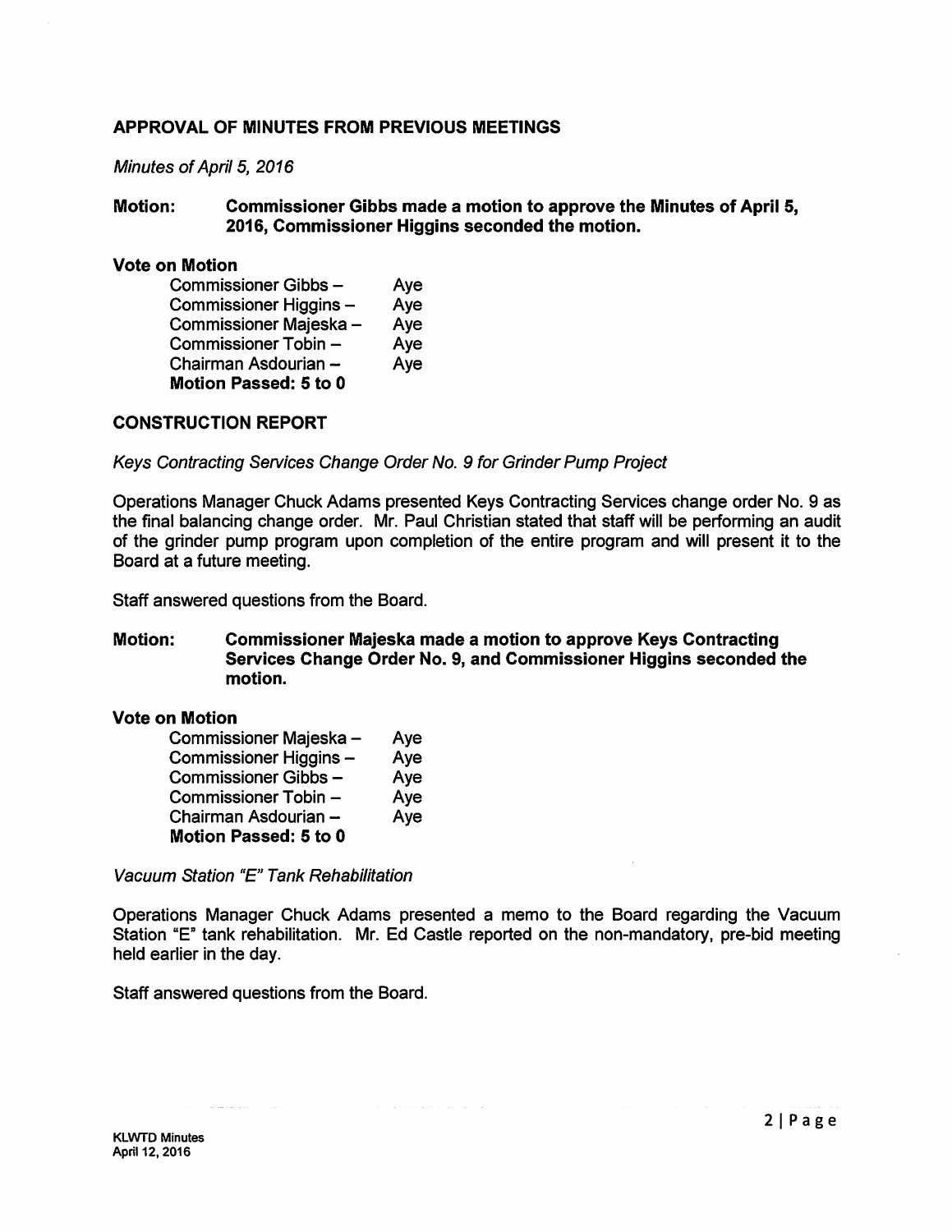#### OPERATIONS REPORT

#### SBR #3 Initialization Status

Plant Manager Jered Primicerio gave an update on the start-up of SBR #3. Mr. Primicerio stated that due to the contraints of the current blowers, the District is delaying the use of the third tank as an SBR. General Manager Paul Christian informed the Board that the tank will operate as a holding tank as necessary until the completion of the blower upgrade project and staff answered questions from the Board.

#### Presentation on "Superbugs" and Impact to District Wastewater Process

Plant Manager Jered Primicerio gave a report on an article that appeared in the LA Times entitled "Deadly superbugs from hospitals get stronger in the sewers and could end up in the Pacific Ocean" by Melody Petersen dated March 7, 2016. Mr. Primicerio stated his opinion that the referenced "superbugs" were not an immediate concern to the District and answered questions from the Board.

#### Solids Handling Presentation

Plant Manager Jered Primicerio presented a video on the operation of the solids handling process at the plant and answered questions from the Board.

#### ENGINEER'S REPORT

#### Weiler Engineering Scope of Services and Work Authorizations

Mr. Ed Castle presented a memo and explained that relations with lslamorada are covered under existing work authorizations, and answered questions from the Board.

#### EXTENSION: 6:00 PM

#### Motion: Commissioner Majeska made a motion to extend the meeting 30 minutes. The motion passed without objection.

#### ADMIN I CUSTOMER SERVICE REPORT

 $\mathcal{L}^{\mathcal{L}}$  . The mass of the set of the set of the set of the set of the set of

 $\bullet$ 

#### Rep Ken Sorensen Memorial Plaque

General Manager Paul Christian presented a draft of the Representative Ken Sorensen Memorial Plaque to the Board and reported that the bronze or bronze-like plaque would cost approximately between \$3,800 and \$5,000. Commissioner Gibbs stated that he would like to revise the description by personalizing it more. Commissioner Tobin expressed his opinion that the District should consider a simpler design, which could be less expensive.

Staff answered questions from the Board, and Mr. Paul Christian stated that staff would bring this item back at a future meeting

a sa matangan sa kal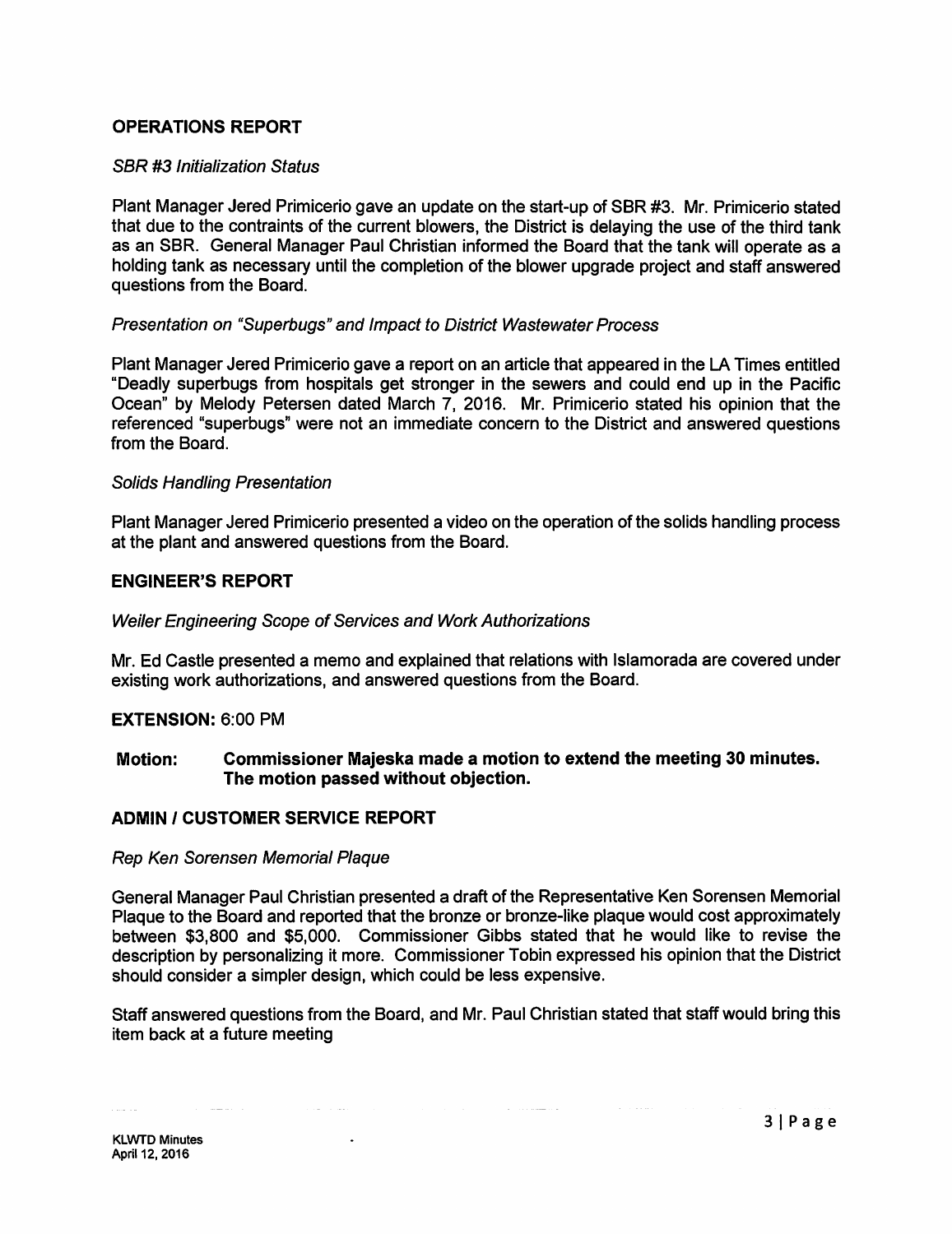#### COMMISSIONER'S ITEMS

#### Portraits of Commissioner's (Commissioner Tobin)

General Manager Paul Christian stated that staff would like to display portraits of the commissioners in the lobby of the Administration Building. Commissioner Tobin requested that his portrait not be displayed, and that staff use existing photos for the lobby.

#### Connection Complaint Follow-Ups (Commissioner Majeska)

Commissioner Majeska requested that staff provide follow-ups of two recent cases of connection complaints that were brought to the attention of the Board. General Manager Paul Christian stated that both cases are in the customer service process and answered additional questions from the Board.

#### EXTENSION: 6:30 PM

#### Motion: Commissioner Gibbs made a motion to extend the meeting 30 minutes. The motion passed without objection.

#### LEGAL REPORT

#### **Comment**

Mr. Ray Giglio observed that exactly 4 years ago he had been hired by the Board as the District's General Counsel, and that in that time, the District has reached many milestones. Mr. Giglio recounted some of those achievements and stated that he is proud to have been a part of the District during this time.

#### BUDGET AND FINANCE REPORT

#### Amendment #2 for LP44060 \$1,000,000 FDEP Grant

Finance Manager Connie Fazio presented Amendment #2 for LP44060 \$1,000,000 FDEP Grant and explained to the Board that this is a time extension to allow for the submittal of receipts from the direct purchase of the blower upgrade equipment and staff answered questions from the Board.

#### Motion: Commissioner Majeska made a motion to approve Amendment #2 for LP44060 \$1,000,000 FDEP Grant, and Commissioner Gibbs seconded the motion.

المستحدث والمنافذة

#### Vote on Motion

| Commissioner Majeska –       | Aye |
|------------------------------|-----|
| Commissioner Gibbs-          | Aye |
| Commissioner Higgins –       | Aye |
| Commissioner Tobin -         | Aye |
| Chairman Asdourian –         | Aye |
| <b>Motion Passed: 5 to 0</b> |     |

الماريون المراجع والأمر

and the company of the company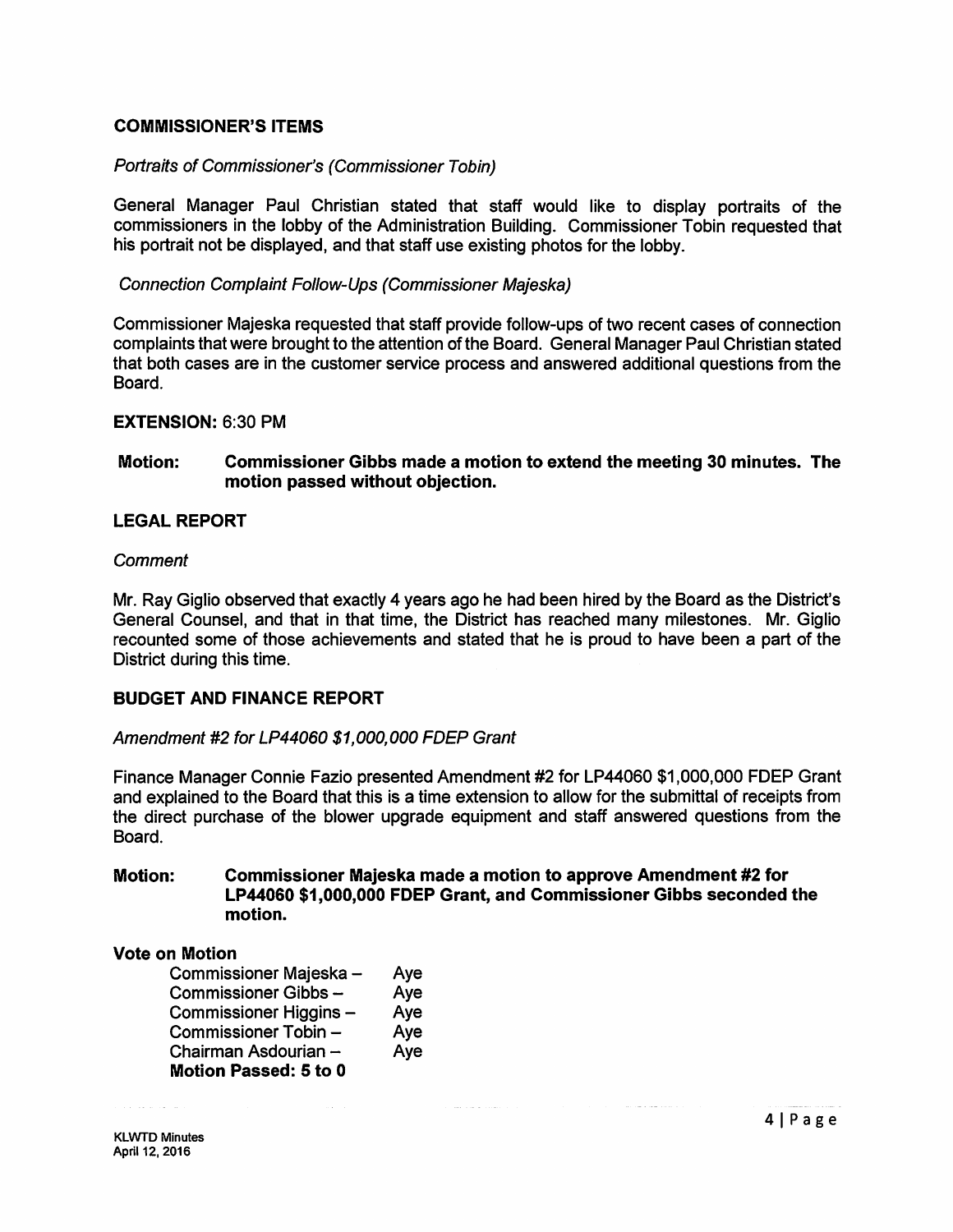### **ROUNDTABLE DISCUSSION**

#### Roundtable

Commissioner Tobin passed out a draft list of items that he requested be added to the agenda for a future Board Practices and Policies Workshop.

#### **ADJOURNMENT**

The Meeting was adjourned at 6:43 PM.

David Asdourian, Chairman

Katherine Jackson, Clerk